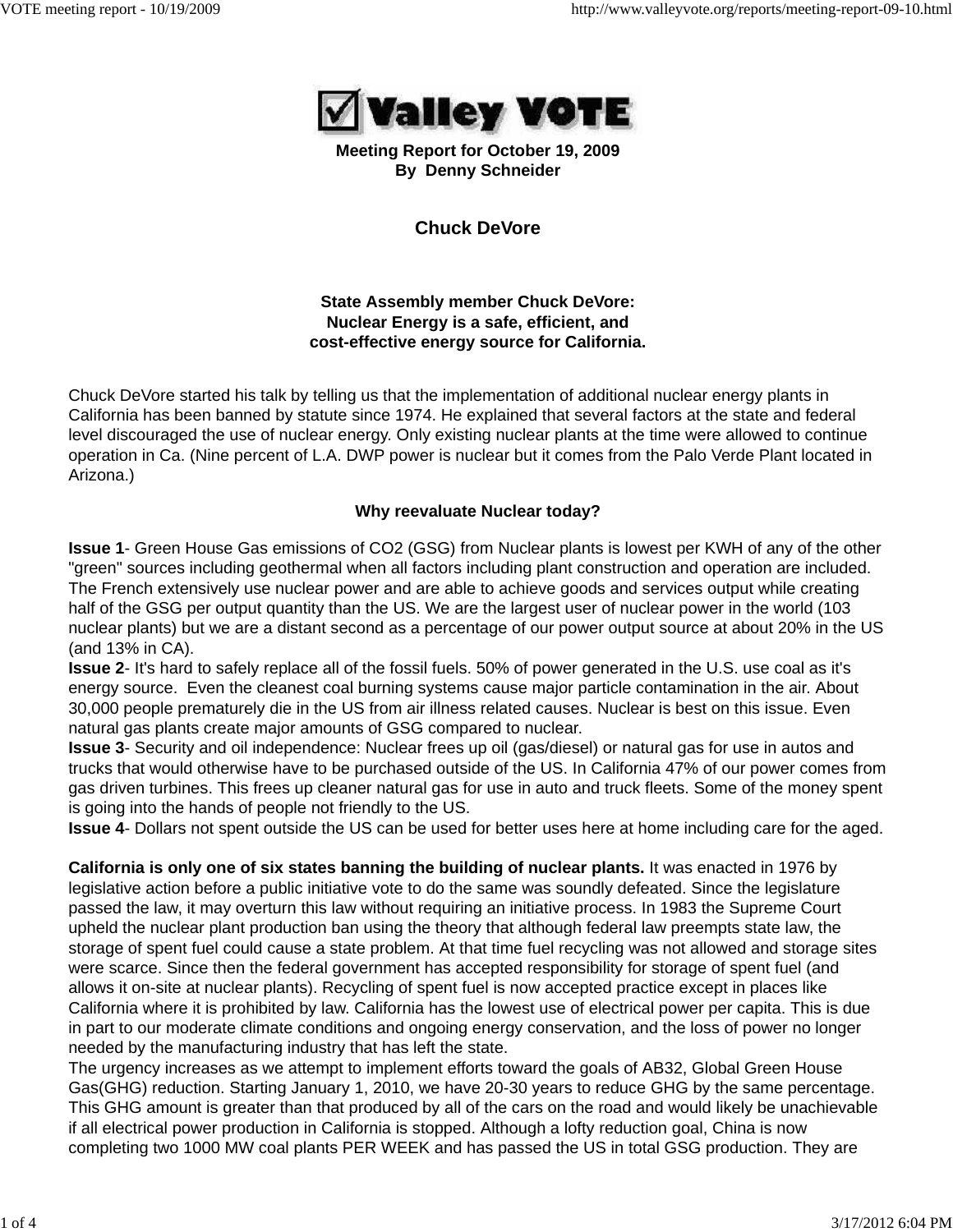also building nuclear plants.

During a question and answer period we learned the following:

\*California population now favors the use of nuclear power, but that the legislators lag behind. This explains why five bills by DeVore in the past three years have failed to be enacted.

\*The US has a greater number of nuclear plants 24 applications and 40 total in the pipeline. However the US faces some challenges. We abandoned the U.S. nuclear power industry production and design capabilities that led the world in the 60's and 70's. Most of the companies that used to supply nuclear industry parts are now foreign owned by the French and Japanese.

\*Inappropriate fear drives up costs and makes nuclear more expensive, not reality. Safety and security of a current facility is now better than old technology. which was also safely designed. The dome at San Onofre, for instance, cannot be penetrated by a 747 flying directly into it because it is over four feet thick and reinforced with steel tension bands that increase it's strength significantly against impact of any force. Security guards can protect areas as necessary based on Chuck's experience as a US Army security officer. The reactor core cannot be just melted down to create a bomb. The reactor core is designed to fail safe.

\*When the infamous Chernobyl failed in Russia it caused only about 50 deaths. Most of the illnesses and deaths were initial fire fighters. The rest were avoidable, due to secrecy by the Russian Bureaucracy. They did not fully inform their people about the risks of eating contaminated food that caused thyroid cancer and similar diseases. Also, the reactor was not housed in a properly designed Containment facility.

\*New reactor design technologies also don't require enormous amounts of water for cooling at selected sites. Power generated can actually be used to clean up locally available contaminated ground water with proper cooling tower designs.

\*There are ways to initiate the new build process. A group could spend \$5-10 million to prepare a preliminary site approval permit package and then sue to overturn the existing California law. There are some Tribal land groups looking into this.

\* A nuclear power plant takes much less land than a solar farm and provides much greater power capacity. It can act as an economic engine by offering low cost power to manufacturers. Also design life of the plants can exceed 60 years.

In summary: nuclear makes sense because it can be done safely with less environmental impacts, takes up less space, costs less over the life cycle of the process, and provides U.S. energy independence.

**Chuck DeVore** has an impressive biography that provides an exceptional technical, financial, and broad political perspective on the issue of nuclear energy. He worked in the aerospace industry for 13 years including vice president of research prior to his continued service in the California State Assembly since 2004. Chuck is the Vice Chairman of the Assembly Committee on Revenue and Taxation and serves on the Veterans Affairs Committee, and the Joint Legislative Audit Committee.

In 2008, he authored a scholarly piece entitled, "Relative Risk: Global Warming and Imported Fossil Fuels vs. Nuclear Power", for the UC Berkeley School of Law's inaugural edition of Ecology Law Currents. Two related presentation documents can be found at:

http://elq.typepad.com/currents/2008/04/currents35-05-devore-2008-0411.html

and

http://www.docstoc.com/docs/8058451/Nuclear-Power-and-Greenhouse-Gas-Emmissions".

Chuck also served as a Reagan White House appointee as Special Assistant for Foreign Affairs where his duties included working with Congress to advance foreign and military policy where he enriched his knowledge of nuclear energy policy.

### **Valley VOTE Committee Reports and Announcements**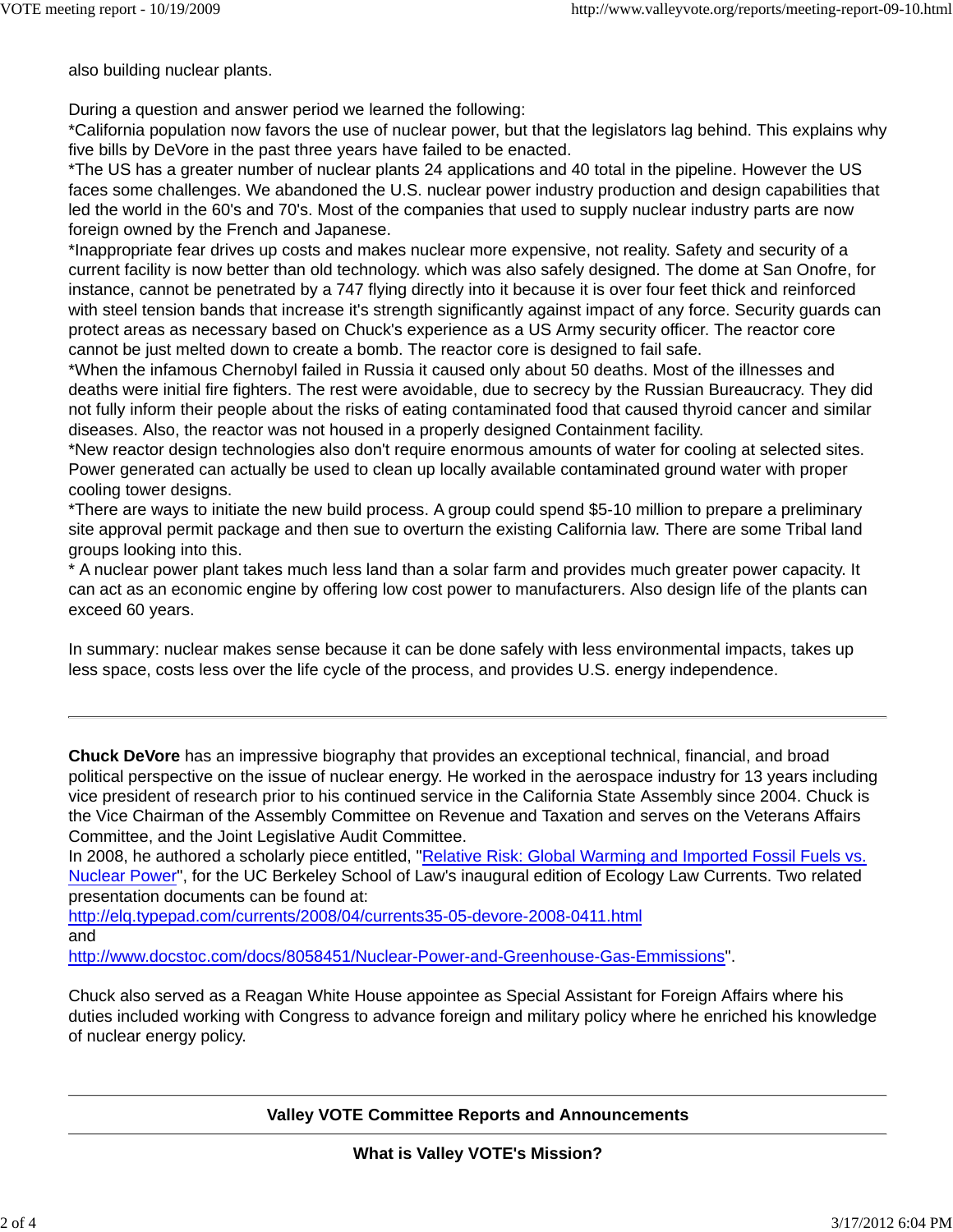### **Joe Vitti**

The **VOTE** in **Valley VOTE**'s name stands for **V**oters **O**rganized **T**oward **E**mpowerment. It has been **7 years** since the Valley cityhood campaign and there are still many, including some City Council members, who believe that Valley VOTE's agenda is still focussed on secession. It should be clear by the positions and actions taken by the Valley VOTE Board and it's members since **2003** that this is simply not true. As it states in our Mission Statement we are *"committed to exploring and fostering the implementation of programs that empower the people of the San Fernando Valley and the City of Los Angeles. We are focused on improving local governance, education and public participation on policy matters."* 

If you visit the **Press Release Page** on the Valley VOTE web site, *www.valleyvote.org,* you will find **twenty-eight** (**28)** numerous positions on key issues Valley VOTE has supported over the last 7 years that are consistent with our Mission Statement. In many instances the timing of our reports were years before the implementation of the subject programs being considered. In other Press Releases, months before the voting by the City Council on various issues, or the public on ballot measures. Here are a few examples:

**City Business Tax reforms** were supported in Press Releases issued on, March 8, 2004, May 5,2004, August 16,2005 and July 17,2006. **Endorsement of the LA DWP MOU** with Neighborhood Councils was issued on April 5,2005; the **RENEW L.A. Plan** on October 18,2005; and **opposition to the Las Lomas Project** on Nov.17,2007. We also released support arguments for the **ordinance limiting "Mansionization"** on August 13,2007; **State Propoisition 11-Redistricting -**, on August 20,2008; and **Historical Monument Status for Griffith Park** on Nov.13,2008. We strongly **opposed City Measure B** on February 17,2009**;** and endorsed a **Rate Payer Advocate** for the LA DWP on Sept.9,2009.

Valley VOTE's Monthly Reports and Monthly Agenda's can also be found on our web site. They are very informative and help satisfy the obligation referred to in our Mission Statement of improving "education *and public participation on policy matters."*

I hope this helps clear up any misunderstanding some may have about Valley VOTE's Mission.

## **NBC Universal's Evolution Plan Vic Viereck**

At NBC Universal the Vision Plan is evolving into the Evolution Plan. With a desire to keep and create high-paying entertainment jobs in Los Angeles, NBC Universal has a blueprint for its 391-acre Universal City property. The Evolution Plan is for Universal's property on the East side of Lankershim Boulevard. While Universal wants to enhance its role as the world's largest working studio, it also wants to change the way we live, work and travel by bringing diverse housing options into the center of the entertainment industry and connecting them to transit.

Universal expects that its plan would generate \$2 billion in new economic activity annually throughout LA County, 12,000 new ongoing full and part-time jobs in the city and county, 31,000 new jobs during the construction period, and \$26 million in new annual tax revenue for the city and county. Besides upgrading production facilities to cutting-edge, and revitalizing the studio tour, Universal plans on improving transit in the area, and creating 2,900 lofts, town homes, apartments, and condominiums.

# **LAWA Report Denny Schneider**

Bradley West Project at LAX which will rebuild Tom Bradley International Terminal (TBIT) about 130 feet further west, had about \$1 billion in bonds approved today. This project will add new flex gates on the back that are large enough to handle the newer, larger aircraft Airbus A380 by 2012 and the core building increase by 2015. Denny Schneider, President of ARSAC, told BOAC today, "We support the project because we need to stop apologizing for poor customer service to our tourists, however additional things could/should be done to make it even better. LAWA should improve the curbside frontage, add bomb glass for security, and add even more concessions to accommodate friends bringing travelers to LAX. We still disagree with the EIR approval process, to meet the aggressive schedule promised to the City Council we will not act. "

Also approved was an amendment to the new Crossfield Taxiway project for about \$26 million. The Central Utilities Plan Project to increase power and heating/cooling capacity to current and anticipated needs continues along with many additional maintenance and refurbishment projects needed all over LAX. We